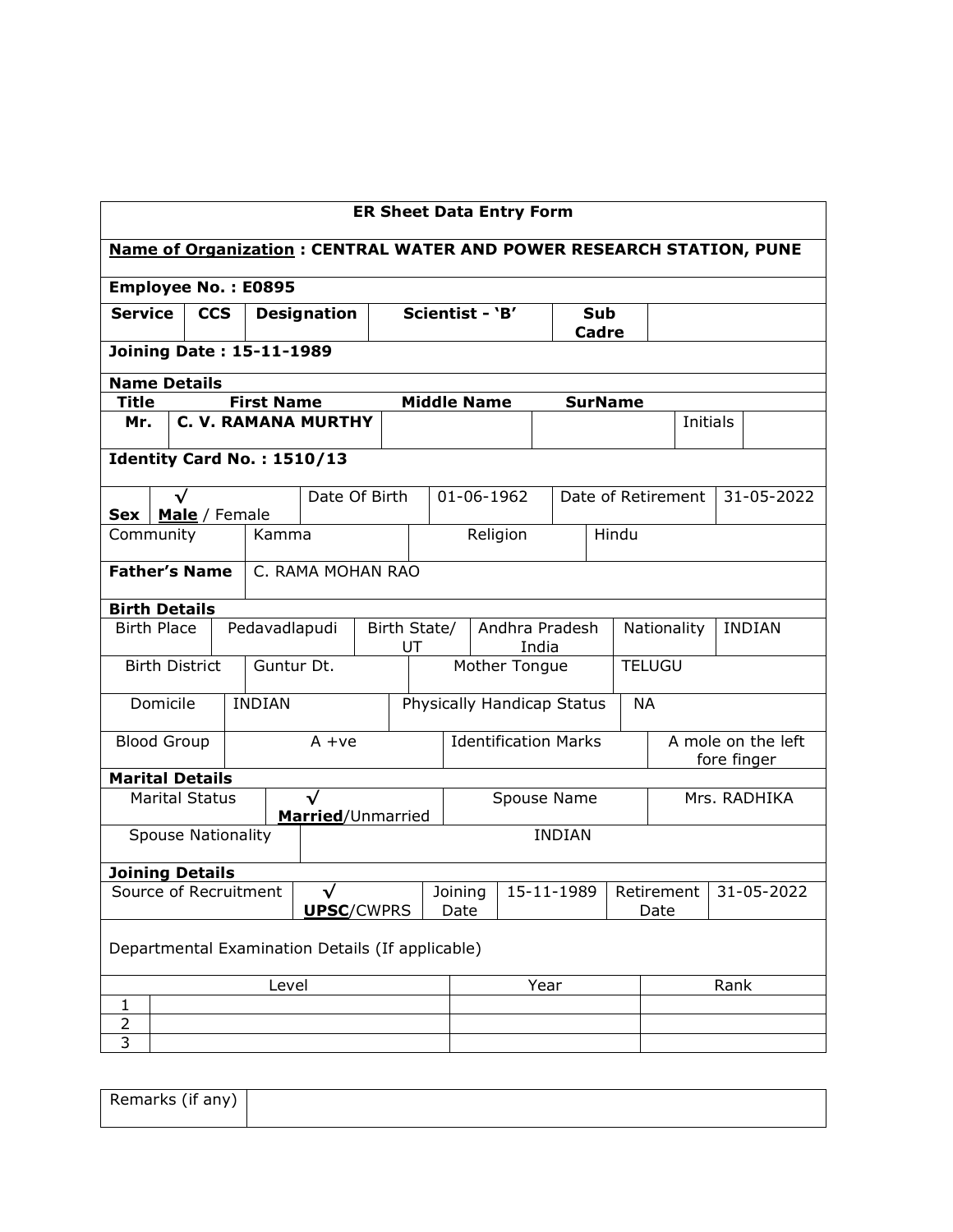| Languages known           |                  |             |              |              |  |  |  |  |  |  |  |
|---------------------------|------------------|-------------|--------------|--------------|--|--|--|--|--|--|--|
|                           | Name of Language | <b>Read</b> | <b>Write</b> | <b>Speak</b> |  |  |  |  |  |  |  |
| Indian Languages<br>Known | <b>TELUGU</b>    | <b>YES</b>  | <b>YES</b>   | <b>YES</b>   |  |  |  |  |  |  |  |
| 2                         | <b>ENGLISH</b>   | <b>YES</b>  | <b>YES</b>   | <b>YES</b>   |  |  |  |  |  |  |  |
| 3                         | <b>HINDI</b>     | <b>YES</b>  | <b>YES</b>   | <b>YES</b>   |  |  |  |  |  |  |  |
| 4                         | MARATHI          | <b>YES</b>  |              | <b>YES</b>   |  |  |  |  |  |  |  |
|                           |                  |             |              |              |  |  |  |  |  |  |  |
| Foreign Languages         |                  |             |              |              |  |  |  |  |  |  |  |
| Known                     |                  |             |              |              |  |  |  |  |  |  |  |
| $\overline{2}$            |                  |             |              |              |  |  |  |  |  |  |  |

## Details of deputation (if applicable)

| Name of the Office                                                                                          | Post held at that<br>time in parent<br>office | Name of post<br>selected for<br>deputation |            | Period of deputation |
|-------------------------------------------------------------------------------------------------------------|-----------------------------------------------|--------------------------------------------|------------|----------------------|
|                                                                                                             |                                               |                                            | Since      | From                 |
| National Water<br>Development Agency<br>(NWDA), Hyderabad.<br>Min. of Water<br>Resources,<br>Govt. of India | Assistant Research<br>Officer                 | Assistant Director                         | 17-01-2009 | 16-01-2013           |

## Details of Foreign Visit

| SI.<br>No. | Place of Visit | Date of<br>visit | Post held at<br>that time | Whether it<br>is a<br>personal or<br>official visit | Details of visit |
|------------|----------------|------------------|---------------------------|-----------------------------------------------------|------------------|
|            |                |                  |                           |                                                     |                  |

## Transfer/Posting Detail (if applicable)

| Place | Period of posting |       |  |  |  |
|-------|-------------------|-------|--|--|--|
|       | Since             | rrom. |  |  |  |
|       |                   |       |  |  |  |

| Qualification (Use extra photocopy sheets for multi qualifications, experience, training, awards details) |                   |                           |  |  |  |  |  |  |  |  |
|-----------------------------------------------------------------------------------------------------------|-------------------|---------------------------|--|--|--|--|--|--|--|--|
| Qualification                                                                                             | <b>Discipline</b> | Specialization 1          |  |  |  |  |  |  |  |  |
| B.Tech.                                                                                                   | Civil Engineering | Environmental Engineering |  |  |  |  |  |  |  |  |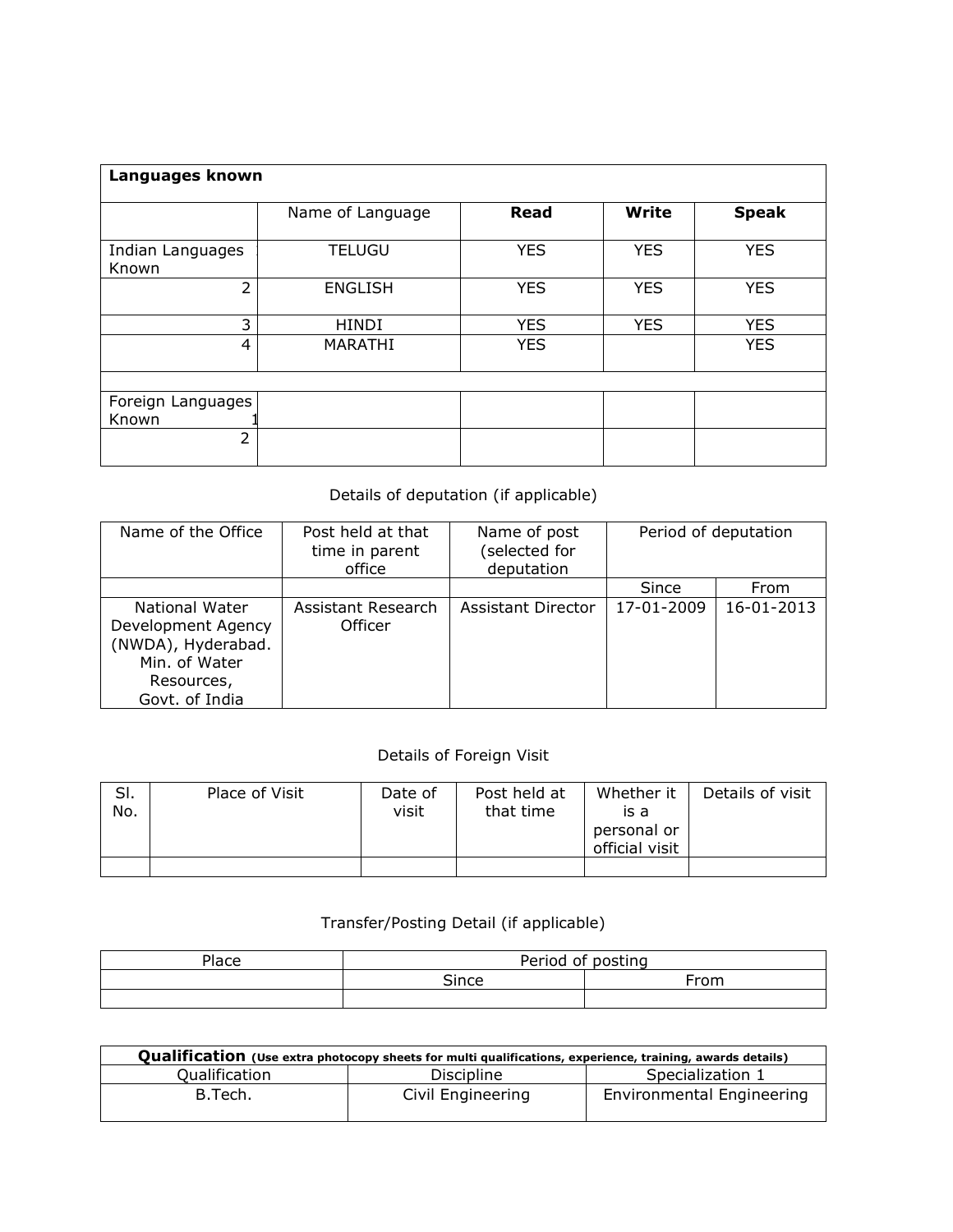| M.E.                                                                                                        |                        |  |            | Civil, Hydraulic Engineering                                           |                           |  |                          | Coastal Engineering                     |            |                                                      |
|-------------------------------------------------------------------------------------------------------------|------------------------|--|------------|------------------------------------------------------------------------|---------------------------|--|--------------------------|-----------------------------------------|------------|------------------------------------------------------|
| Year                                                                                                        |                        |  |            |                                                                        | CGPA/ % Marks<br>Division |  |                          |                                         |            | Specialization 2                                     |
| 1984                                                                                                        |                        |  | Second     |                                                                        |                           |  |                          |                                         |            |                                                      |
|                                                                                                             |                        |  |            |                                                                        |                           |  |                          |                                         |            |                                                      |
| 2000                                                                                                        | By research            |  |            |                                                                        |                           |  |                          |                                         |            |                                                      |
| Institution                                                                                                 |                        |  | University |                                                                        |                           |  | Place                    |                                         |            | Country                                              |
| <b>KSRM College of</b>                                                                                      |                        |  |            | Sri Venkateswara                                                       |                           |  | Tirupati,                |                                         |            | India                                                |
| Engineering                                                                                                 |                        |  | University |                                                                        |                           |  | Andhra Pradesh           |                                         |            |                                                      |
| Cuddapah                                                                                                    |                        |  |            |                                                                        |                           |  |                          |                                         |            |                                                      |
| CWPRS, Pune                                                                                                 |                        |  |            | University of Pune                                                     |                           |  | Pune,                    |                                         |            | India                                                |
|                                                                                                             |                        |  |            |                                                                        |                           |  | Maharashtra              |                                         |            |                                                      |
|                                                                                                             |                        |  |            |                                                                        |                           |  |                          |                                         |            |                                                      |
|                                                                                                             |                        |  |            |                                                                        |                           |  |                          |                                         |            |                                                      |
|                                                                                                             |                        |  |            |                                                                        |                           |  |                          |                                         |            |                                                      |
| <b>Experience</b><br>Type of Posting                                                                        |                        |  |            |                                                                        |                           |  |                          | Level                                   |            |                                                      |
| <b>Central Government</b>                                                                                   |                        |  |            |                                                                        |                           |  |                          |                                         |            |                                                      |
| 1. Direct Recruitment (UPSC)                                                                                |                        |  |            |                                                                        |                           |  |                          |                                         |            | Research Assistant (Engg.), Group - 'B' (thro. UPSC) |
| 2. DPC                                                                                                      |                        |  |            |                                                                        |                           |  |                          | Assistant Research Officer, Group - 'B' |            |                                                      |
| 3. DPC                                                                                                      |                        |  |            |                                                                        |                           |  |                          |                                         |            |                                                      |
|                                                                                                             | Designation            |  |            | Scientist - 'B', (Research Officer), Group - 'A'<br>Present Position   |                           |  |                          |                                         |            |                                                      |
| Research Assistant (Engg.)                                                                                  |                        |  |            |                                                                        |                           |  |                          | Scientist - 'B'                         |            |                                                      |
|                                                                                                             | Ministry               |  |            |                                                                        |                           |  |                          | Department                              |            |                                                      |
| Ministry of Water Resources, River                                                                          |                        |  |            |                                                                        |                           |  |                          |                                         |            |                                                      |
| Development and Ganga                                                                                       |                        |  |            | Central Water and Power Research Station (CWPRS)<br>PO: Khadakwasla RS |                           |  |                          |                                         |            |                                                      |
|                                                                                                             |                        |  |            | PUNE - 411024                                                          |                           |  |                          |                                         |            |                                                      |
|                                                                                                             | Rejuvenation<br>Office |  |            | Place                                                                  |                           |  |                          |                                         |            |                                                      |
|                                                                                                             |                        |  |            |                                                                        |                           |  |                          |                                         |            |                                                      |
| P&H - II Division, CWPRS                                                                                    |                        |  |            | CWPRS, Khadakwasla RS, Pune - 24                                       |                           |  |                          |                                         |            |                                                      |
| <b>Experience Subject</b>                                                                                   |                        |  |            | Period of Posting                                                      |                           |  |                          |                                         |            |                                                      |
| Major                                                                                                       |                        |  |            | Minor                                                                  |                           |  | From                     |                                         | To         |                                                      |
| Coastal Engineering                                                                                         |                        |  |            | <b>Tidal Hydraulics</b>                                                |                           |  | 15-11-1989<br>17-01-2013 |                                         | 16-01-2009 |                                                      |
|                                                                                                             |                        |  |            |                                                                        |                           |  |                          |                                         |            | Todate                                               |
|                                                                                                             |                        |  |            |                                                                        |                           |  |                          |                                         |            |                                                      |
| River Engineering                                                                                           |                        |  |            | <b>Water Resources</b><br>17-01-2009                                   |                           |  | 16-01-2013               |                                         |            |                                                      |
| (Interlinking of Rivers)                                                                                    |                        |  |            |                                                                        | Engineering               |  |                          |                                         |            |                                                      |
| (during deputation to NWDA,                                                                                 |                        |  |            |                                                                        |                           |  |                          |                                         |            |                                                      |
| Hyderabad)<br>Note:-Refer the Annexure to fill above Major, Minor Subjects and below given training subject |                        |  |            |                                                                        |                           |  |                          |                                         |            |                                                      |
| (minimum 1 week & above)                                                                                    |                        |  |            |                                                                        |                           |  |                          |                                         |            |                                                      |
| <b>Training</b>                                                                                             |                        |  |            |                                                                        |                           |  |                          |                                         |            |                                                      |
|                                                                                                             |                        |  |            |                                                                        |                           |  |                          |                                         |            |                                                      |
| <b>Training Year</b><br><b>Training Name</b>                                                                |                        |  |            |                                                                        |                           |  |                          | <b>Training Subject</b>                 |            |                                                      |
|                                                                                                             |                        |  |            |                                                                        |                           |  |                          |                                         |            |                                                      |
| Level                                                                                                       | Institute Name, Place  |  |            |                                                                        | Field Visit Country       |  |                          | Field Visit Place (within India)        |            |                                                      |
|                                                                                                             |                        |  |            |                                                                        |                           |  |                          |                                         |            |                                                      |
|                                                                                                             |                        |  |            |                                                                        |                           |  |                          |                                         |            |                                                      |
| Sponsoring Authority                                                                                        |                        |  |            |                                                                        | Period of Training        |  |                          | Duration                                |            | Result                                               |
|                                                                                                             |                        |  | From       |                                                                        | To                        |  |                          | in Weeks)                               |            | Qualified                                            |